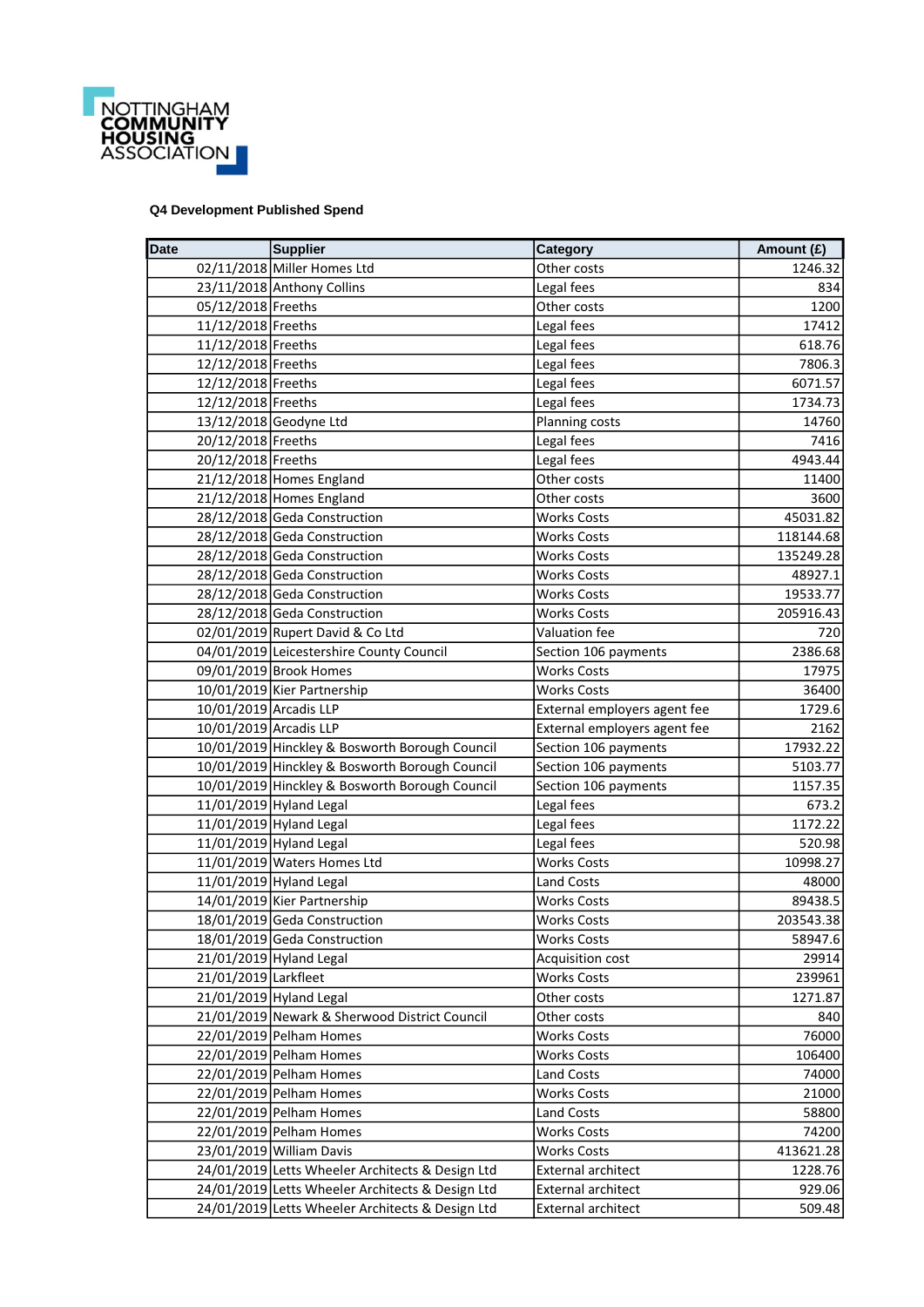|                     | 24/01/2019 Savills (UK) Ltd           | Other acquisition costs | 5289.6    |
|---------------------|---------------------------------------|-------------------------|-----------|
|                     | 24/01/2019 Savills (UK) Ltd           | Other acquisition costs | 6843.6    |
|                     | 25/01/2019 Geda Construction          | <b>Works Costs</b>      | 28743     |
|                     | 25/01/2019 Geda Construction          | <b>Works Costs</b>      | 75409.66  |
|                     | 25/01/2019 Geda Construction          | <b>Works Costs</b>      | 279977.12 |
|                     | 28/01/2019 Kier Partnership           | <b>Works Costs</b>      | 8008.86   |
|                     | 29/01/2019 Kier Partnership           | <b>Works Costs</b>      | 61950     |
| 31/01/2019 Freeths  |                                       | Legal fees              | 1218      |
| 31/01/2019 Freeths  |                                       | Legal fees              | 1252      |
|                     | 01/02/2019 Waters Homes Ltd           | <b>Works Costs</b>      | 326510.81 |
|                     | 01/02/2019 Waters Homes Ltd           | <b>Works Costs</b>      | 156558.71 |
|                     | 04/02/2019 Springrock Development Ltd | Other costs             | 30643.2   |
|                     | 04/02/2019 Springrock Development Ltd | Other costs             | 20428.8   |
| 07/02/2019 Freeths  |                                       | Legal fees              | 6000      |
|                     | 08/02/2019 Geda Construction          | <b>Works Costs</b>      | 78926.15  |
|                     | 08/02/2019 Geda Construction          | <b>Works Costs</b>      | 22887.77  |
|                     | 08/02/2019 Geda Construction          | <b>Works Costs</b>      | 232977.17 |
|                     | 08/02/2019 Geda Construction          | <b>Works Costs</b>      | 84280.65  |
|                     | 08/02/2019 Geda Construction          | <b>Works Costs</b>      | 33648.4   |
| 08/02/2019 Freeths  |                                       | Legal fees              | 1129.01   |
| 08/02/2019 Freeths  |                                       | Legal fees              | 712.35    |
| 08/02/2019 Freeths  |                                       | Legal fees              | 662.4     |
| 08/02/2019 Freeths  |                                       | Legal fees              | 523.02    |
| 08/02/2019 Freeths  |                                       | Legal fees              | 1536.23   |
| 12/02/2019 TMDP Ltd |                                       | <b>Works Costs</b>      | 99728.42  |
|                     | 14/02/2019 Kier Partnership           | <b>Works Costs</b>      | 8190      |
|                     | 14/02/2019 Anthony Collins            | Legal fees              | 900       |
|                     | 15/02/2019 Pelham Homes               | <b>Works Costs</b>      | 76000     |
|                     | 15/02/2019 Pelham Homes               | <b>Works Costs</b>      | 106400    |
|                     | 15/02/2019 Hyland Legal               | Legal fees              | 7543.2    |
|                     | 15/02/2019 Hyland Legal               | Legal fees              | 1689.6    |
|                     | 15/02/2019 Hyland Legal               | Legal fees              | 2179      |
|                     | 15/02/2019 Hyland Legal               | Legal Fees              | 1753.6    |
|                     | 15/02/2019 Hyland Legal               | Legal Fees              | 2858.4    |
|                     | 15/02/2019 Hyland Legal               | Legal Fees              | 807       |
| 21/02/2019 Freeths  |                                       | <b>Land Costs</b>       | 976889    |
| 21/02/2019 Freeths  |                                       | Land Costs              | 697778    |
| 21/02/2019 Freeths  |                                       | Land Costs              | 209333    |
|                     | 21/02/2019 Hyland Legal               | Land Costs              | 188125    |
|                     | 21/02/2019 Hyland Legal               | Land Costs              | 255850    |
|                     | 21/02/2019 Hyland Legal               | <b>Land Costs</b>       | 210700    |
|                     | 21/02/2019 Hyland Legal               | Land Costs              | 97825     |
|                     | 21/02/2019 Rupert David & Co Ltd      | Other costs             | 720       |
|                     | 21/02/2019 Rupert David & Co Ltd      | Valuation fee           | 960       |
|                     | 21/02/2019 Rupert David & Co Ltd      | Valuation fee           | 1244.4    |
|                     | 21/02/2019 Rupert David & Co Ltd      | Valuation fee           | 889.2     |
|                     | 22/02/2019 Westleigh Partnership      | <b>Works Costs</b>      | 351134.84 |
|                     | 26/02/2019 Longhurst Group            | Other costs             | 864       |
|                     | 26/02/2019 Longhurst Group            | Other costs             | 864       |
|                     | 26/02/2019 Longhurst Group            | Other costs             | 864       |
|                     | 26/02/2019 Longhurst Group            | Other costs             | 864       |
| 28/02/2019 Freeths  |                                       | Legal fees              | 1604.4    |
| 01/03/2019 Freeths  |                                       | Legal fees              | 1000      |
| 01/03/2019 Freeths  |                                       | Legal fees              | 1000      |
|                     | 01/03/2019 Waters Homes Ltd           | <b>Works Costs</b>      | 222680.11 |
|                     | 01/03/2019 Geda Construction          | <b>Works Costs</b>      | 89852.46  |
|                     | 01/03/2019 Abbeygrey Ltd              | <b>Works Costs</b>      | 32504.58  |
|                     | 01/03/2019 Geda Construction          | <b>Works Costs</b>      | 12977.2   |
|                     | 01/03/2019 Geda Construction          | <b>Works Costs</b>      | 41792.76  |
|                     |                                       |                         |           |